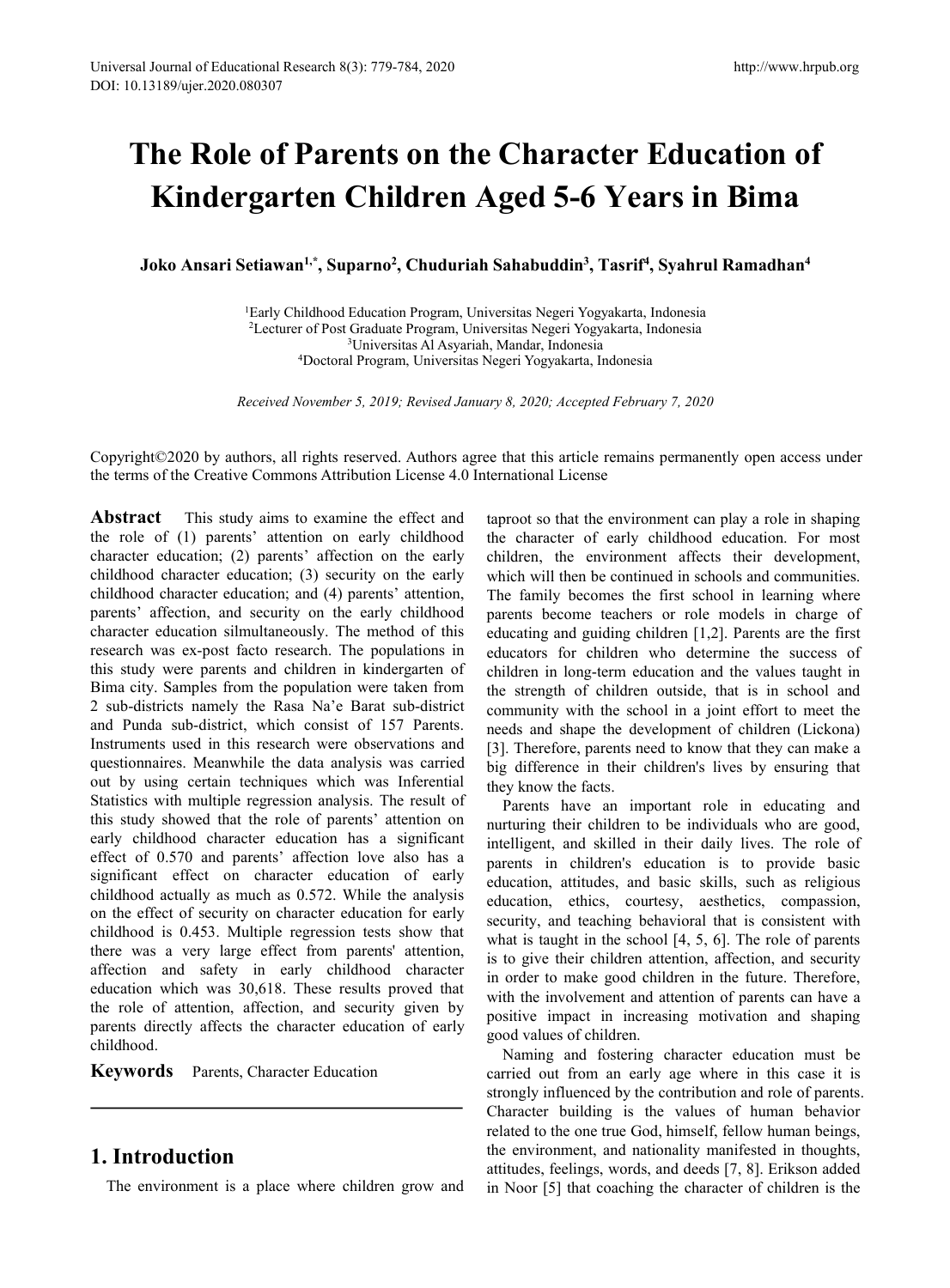early depiction of humans, where policies develop slowly and surely. While [3] it is said that parents act as caregivers, examples and coaching, which treats children through feelings of love and respect for good examples, supports pro social behavior, and corrects wrong actions. Therefore, education in the family is very important so that it is the main pillar to shape the character of early childhood and hopefully children are accustomed to doing positive things. These positive things will become part of the child's personality that has character values.

The involvement of parents in early childhood education is not seen from their children in educational institutions, but parents in this case are directly involved in education for their children. There are several forms of parental involvement in early childhood education. According to Moles in Olsen and Fuller [9], it is stated that family involvement in children's education takes many forms and levels both at school and outside of school. School-oriented involvement is the involvement of parents with schools such as attending meetings and also participating in school activities. Home-oriented parent involvement is the involvement of parents who are in the home environment, such as making children talk about what they are doing at school, accompanying children to do assignments, reading with children or providing a place for children to read or to pursue school glory.

The type of parent involvement in children's education has the same type of basic involvement as that carried out at home-involvement and also the involvement that is carried out at school, but many development activities refer to these two types of involvement, namely parental participation at school and at home and parent participation in the community. Apart from those described above, there is a general type of description of parental involvement in children's education by Christenson, Reschly and Wylie [10]. Descriptions of the general types of parental involvement in education are divided into four types: parental participation in schools, parental involvement at home, parental involvement in schools and learning and the last participation of parents, in Community Activities.

Parental involvement in children's education does have many benefits, but behind them, parents have a more difficult risk to be directly involved in early childhood education, one of which appears in old age and also for those who have a low economic level. One of the problems affecting schools is the problem of family finances and children's environment [11].

Financial problems or low economic levels in a child's family can affect children's education. The environment of children that have financial problems cannot help families so that children cannot get a good quality school. In addition, the involvement of parents with low economic levels can be interrupted. Parents with low economic level pay more attention to work to help family

finances and also pay school fees so they do not have time to attend activities at school.

Parents' involvement in children's schools will have a positive impact on children, such as achieving higher grades, children's presence in school increases and also the formation of behavior and habits in children is better (Henderson and Bela in [12]. Epstein and Dauber [13] cited several positive effects of parental involvement in education, both in academic and non-academic outcomes, children with parents involved in children's education, would have better academic value.

The positive effect of parental involvement in education the non-academic thing is that children are easier to pass the transition to new schools, increase the presence of children in school and also children have better behavior and can reduce children's bad behavior Parents have different contributions in education their children. Therefore, parental involvement in early childhood education is the participation of parents in the education of their children, whether in the home in the form of parenting, discussing with children, and support of home and learning relating to communication with The school, parental participation in school activities, and joining the parents ' community.

Based on observations conducted by researchers in one of the kindergartens in the City of Bima, character education has been carried out, but in its application has not been optimal. It is seen from observations that have been made. In the case of Discipline, five (5) out of the eight (8) Group B students have not yetwanted to return the item where they took it and in terms of independence, six out of the eight of group B were still accompanied by their parents when they were at school, where some of them waiting in class or outside of class.

Unlike other kindergartens, Al Amin Kindergarten for example, has students with different characters. Al Amin Bima Kindergarten is an Islamic-based school that makes character as one of the flagship of this school. As Al Amin Bima Kindergarten has habits like; School with no waiting for parents, leaving school on time, children are introduced to the attitude of manners and courtesy with always smiling. Phrases like apologize, ask for help and thank you is also often spoken by children. Educators applying that characterize the school is the regular morning activities in which it contains the planting of a variety of character values that are useful for children.

Al Amin Bima Kindergarten is an institution that implements character education which is one of the more values possessed by this school when compared to other schools. This can be seen from the vision of TK Al Amin in Bima city that the school aims to form healthy, smart, cheerful, playful and fearful children of Allah SWT. Therefore, researcher wanted to know the learning process at Al Amin Kindergarten, Bima City. So, the purpose of this study is to find out the effect and impact of (1) the role of parents based on parents' attention; (2)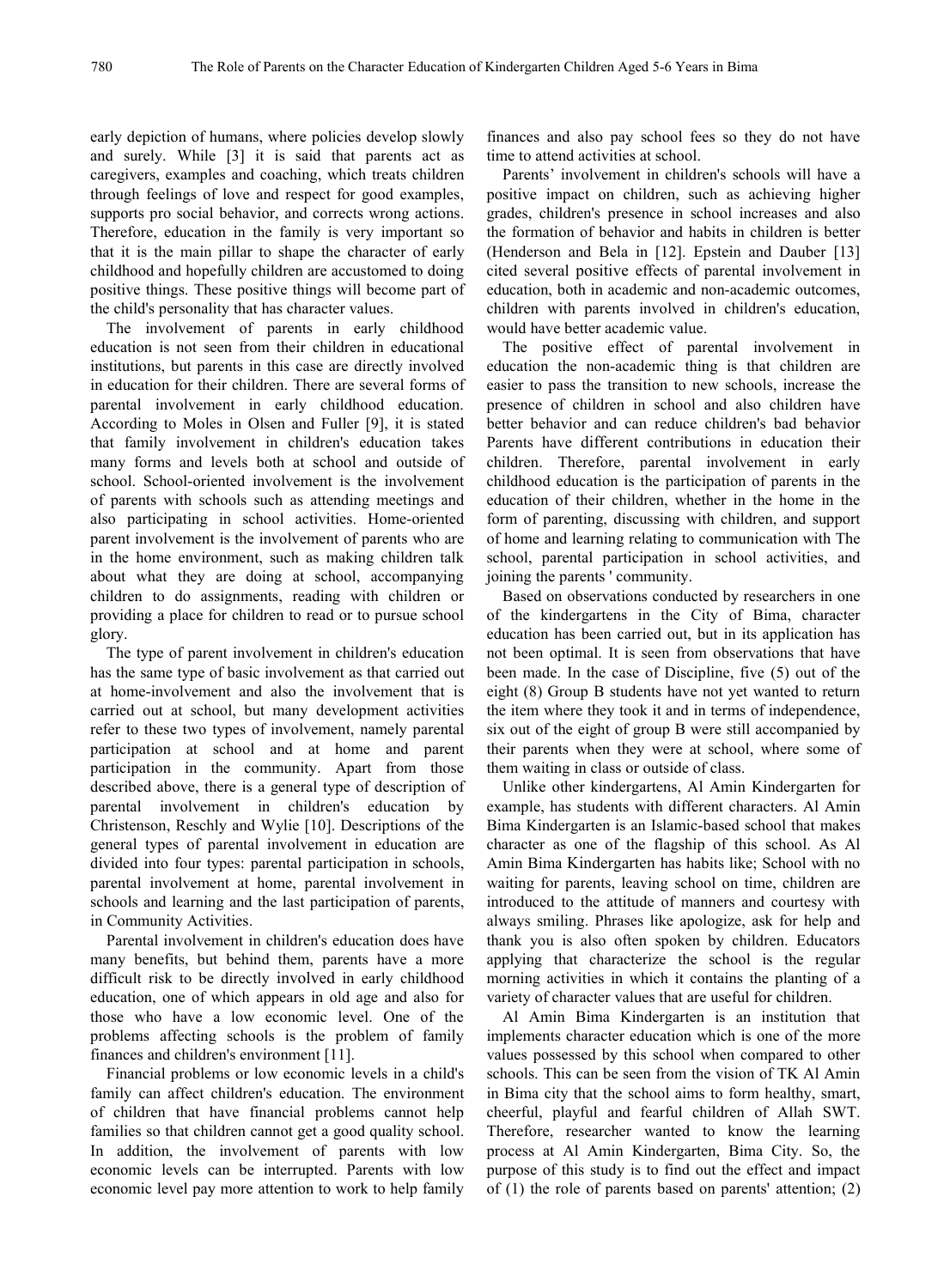The role of parents based on parents' affection; and (3) the role of parents based on the sense of security in shaping the values of early childhood character in the City of Bima.

# **2. Methods**

The type of this study was experimental research with the ex-post facto type. The aims was to find out the effect between the two variables. Ex-post facto design is a study conducted to examine events that have occurred and then repose to find out the factors that can cause these events [14]. This study contains three independent variables and one dependent variable. The independent variables in this study are parents' attention  $(X1)$ , parental love  $(X2)$ , and child safety (X3), while the dependent variable is the child's character education (Y).

The population in this study refers to several parents who have children in one of the kindergartens in Bima, West Nusa Tenggara. This population is the total number of population to be studied while the research sample is part of the total characteristics possessed by the population. For more details, some kindergartens that are used as places and research samples can be seen in the table below.

| No            | School         | Parents | 0.615                                                                                                     | 0.382                                  | 31,558 |  |  |  |
|---------------|----------------|---------|-----------------------------------------------------------------------------------------------------------|----------------------------------------|--------|--|--|--|
|               | TK Al Amin     | 22      |                                                                                                           |                                        |        |  |  |  |
|               |                |         |                                                                                                           |                                        |        |  |  |  |
| $\mathcal{D}$ | TK Al Hikmah   | 28      | Based on table 2, R2 is 0.38<br>variables of attention $(X1)$ , affe<br>(X3) jointly affect the character |                                        |        |  |  |  |
| $\mathcal{E}$ | TK Yaa Bunaya  | 25      |                                                                                                           |                                        |        |  |  |  |
|               | RA Perwanida 1 | 31      |                                                                                                           | There are other variables no           |        |  |  |  |
|               |                |         |                                                                                                           | character education (Y) by $61.8\%$    |        |  |  |  |
| $\varsigma$   | TK Kartika     | 24      |                                                                                                           | F count = 31,558 with $<\alpha$ (0,0   |        |  |  |  |
| 6             | TK Al Jannah   | 27      |                                                                                                           | the variables of attention (X)         |        |  |  |  |
|               |                |         |                                                                                                           | security (X3) jointly significan       |        |  |  |  |
| Total         |                | 157     | education $(Y)$ .                                                                                         |                                        |        |  |  |  |
|               |                |         |                                                                                                           | $1 \times 1$ $1 \times 1$ $1 \times 1$ |        |  |  |  |

**Table 1.** Research samples

Instruments which were used in this study that aim to collect data on the role of parents in early childhood character education are observations and polls/questionnaires using the Likert scale. Likert scale was used to measure the level of parents' roles with the total grain/ about 20 questions and statements. The researcher asked several questions and statements to the respondent where they also are provided the choice of answers: Never (TP); Sometimes (KK); Often (SR); and always (SL) with weights: 1, 2, 3, 4. The parents' role instrument in early childhood education process is arranged in questionnaires consisting of questions and statements. While the children's educational instruments are arranged in the form of observations consisting of questions and statements that come with four answer options. Each question consists of four answers options which are (1) very good developing/BSB; (2) Not yet

developed/BB; (3) Start growing/MB; and (4) developing as expected/BSH. Observation instruments can be done by observing the process of learning to teach children who take place in the classroom.

After the instrument is compiled, then it was consulted to the supervisor and followed by a validity test carried out by experts (Experts / Judgement). The data analysis technique in this study was done by using regression analyses between independent variables and dependent variables. The purpose of this analysis is to seek partial effect and jointly, i.e. the effect of  $X1$  on Y, the effect of X2 on Y and the effect of X3 on Y.

# **3. Results**

Based on the results of the initial analysis (prerequisite tests), the data were declared to be eligible for analysis by parametric statistical methods. Calculations can be done by using the computer program SPSS 19.0 for Windows.

The results of calculations in correlation (R) and multiple regression F tests to test the effect of the variables of attention (X1), affection (X2), and Sense of security  $(X3)$  together on the character Education  $(Y)$  are shown in table 2 below:

**Table 2.** Joint Testing

| R     | R square | F count | Sig   | Information |
|-------|----------|---------|-------|-------------|
| 0.615 | 0.382    | 31,558  | 0.000 | Significant |

Based on table 2, R2 is 0.382 which means that the variables of attention (X1), affection (X2), and Security  $(X3)$  jointly affect the character education  $(Y)$  by 38.2%. There are other variables not examined that affect character education (Y) by 61.8%.

F count = 31,558 with  $\leq \alpha$  (0,000  $\leq$ 0,05) sig means that the variables of attention  $(X1)$ , affection  $(X2)$ , and security (X3) jointly significantly affect on character

1) The calculation of the effect of attention (X1), affection (X2), and security (X3) separately on character education (Y)

The results of the T-Test calculation on multiple regression to test the effect of the variables of attention  $(X1)$ , affection  $(X2)$ , and security  $(X3)$  separately on character education (Y) can be seen in table 3 below:

**Table 3.** Separately Testing

| Variables                     | Coefficient | T count | Sig   | Description |
|-------------------------------|-------------|---------|-------|-------------|
| Constanta                     | 30,618      |         |       |             |
| attention $(X1)$              | 0,570       | 2,953   | 0,004 | Significant |
| affection $(X2)$              | 0,572       | 3,332   | 0,001 | Significant |
| a sense of<br>security $(X3)$ | 0,453       | 2,402   | 0,018 | Significant |
|                               |             |         |       |             |

Based on table 3 then the double regression equation is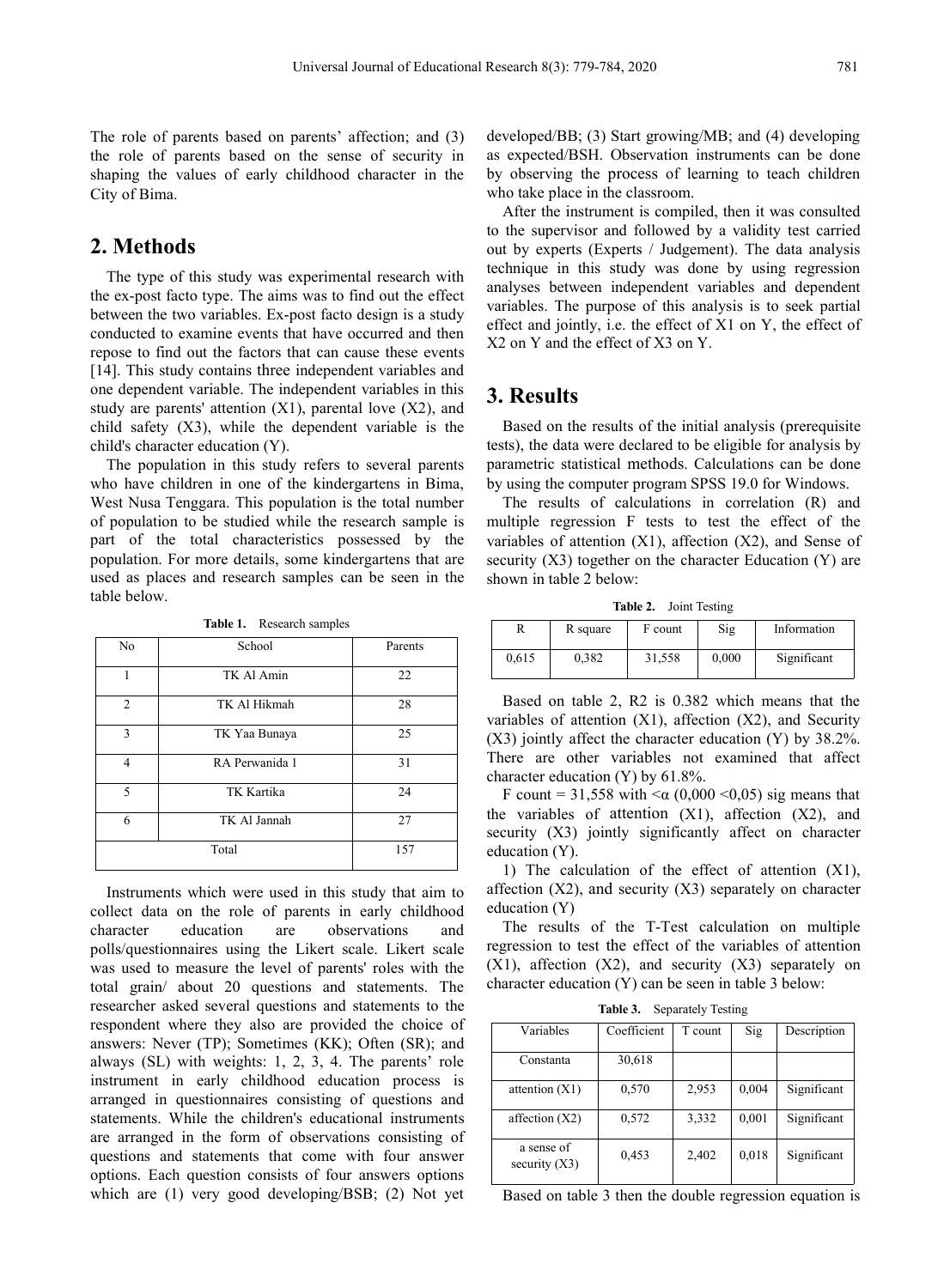$Y' = 30.618 + 0.570 X1 + 0.572 X2 + 0.453 X3$ . Based on multiple regression equations, they can be interpreted as follows:

- Constants 30.618 means that if the variable's attention score  $(X1)$ , affection  $(X2)$ , and security  $(X3) = 0$ , then the character education variable score will be positive by 30.618.
- The attention variable regression coefficient (X1) of 0.570 means that any increment or increased attention variable score  $(X1)$  by 1, there will be an increase in the character education variable score of a) 0.570 assuming other variable scores are fixed.
- The affection variable regression coefficient  $(X2)$  of c) 0.572 means that any added or improved variable score of affection  $(X2)$  by 1, then there will be an d) increase in character education variable scores of 0.572 assuming other variable scores are fixed.
- The sense of security variable regression coefficient f) (X3) of 0.453 means that any addition or increase in g) Having confidence in self-ability. the variable score sense of security  $(X3)$  by 1, there will be an increase in the character education variable score of 0.453 assuming other variable scores are fixed.

Table 3 indicates the attention variable (X1) obtained by sig  $\lt \alpha$  (0.004  $\lt$  0.05) means variable attention (X1) significantly affects character education. Regression coefficient (0.570) of positive means the higher the score (the better) the attention then the higher the score (the better) the character education, the lower the score (the better) the attention then the lower the score (the better) the education Character.

Table 3 shows a variable of affection (X2) acquired sig  $< \alpha$  (0.001  $<$  0.05) means that variable affection (X2) significantly affects character education. Regression coefficient (0.572) positive means the higher the score (the better) the affection then the higher the score (the better) the character education, the lower the score (the less good) the affection then the lower the score (the less good) character education.

Table 3 shows the security (X3) variable a sig  $\lt \alpha$  $(0.018 \leq 0.05)$  means that sense of security  $(X3)$ significantly affects character education. Regression coefficient (0.453) positive means the higher the score (the better) the sense of security then the higher the score (the better) the character education, the lower the score (the less good) the sense of security then the lower the score (the better) the character education.

#### **4. Discussion**

Based on the results of the analysis of parental attention (X1), it was found that there was a significant effect of parents ' attention on the character education of early childhood in the Bima city. The results of this study

show that if parents' attention is getting higher makes the children's character education is higher as well. Conversely, if parents' attention is low or decreased, then the child's education will be low or decreased as well.

The results of the analysis are similar to the results of the study conducted by Ahmadi [15] which stated that the parents' attention has an effect for children to face their learning process so that parents need to pay attention to what is needed and which must be filled by them to support their children's learning activities.

- a) Healthy physical condition
- b) Discipline, obey, and follow the learning plan.
- Having a study room or study place suitable with learning activities.
- Prepare school equipment properly before the children leave for school.
- Have a well-prepared in-house study schedule.
- Can focus and concentrate on learning process.
- 

Shaleh [16] defines the manifestation of parents' attention to children so that for children to be successful in the learning process, parents need to pay attention to children's education, interests and needs. Parents' attention in children's education, for example, organizes learning time, completes learning equipment, supervises children while studying, knows the child's learning progress, sees difficulties in children's learning, and helps solve problems.

Based on these two opinions it can be concluded that the manifestation of parental attention can be done by meeting the child's needs for learning. Children's needs that need to be met as a form of attention of parents is to pay attention to children's health, supervise children's learning activities, create a comfortable learning atmosphere, meet children's learning needs and provide guidance for learning and give rewards and punishment.

The second hypothesis results a positive and significant effect of parents' affection on character education (X2) in the City of Bima which is collectively said to be a very good category. This means that the affection of parents who are actively involved in the process of early childhood character education has a positive and significant influence on their character education. However, there are still some parents who are less involved because of lack of knowledge.

The results of this study proved that the higher the affection of parents in the process of character education, the higher the development of children's character education, if the parents ' affection is less maximized or low, then the development of early childhood education will be lower or decreased as well. But the results of this research show that parents ' affection in providing character education can make an effective contribution to the education of early childhood characters.

Based on these explanations, it can be concluded that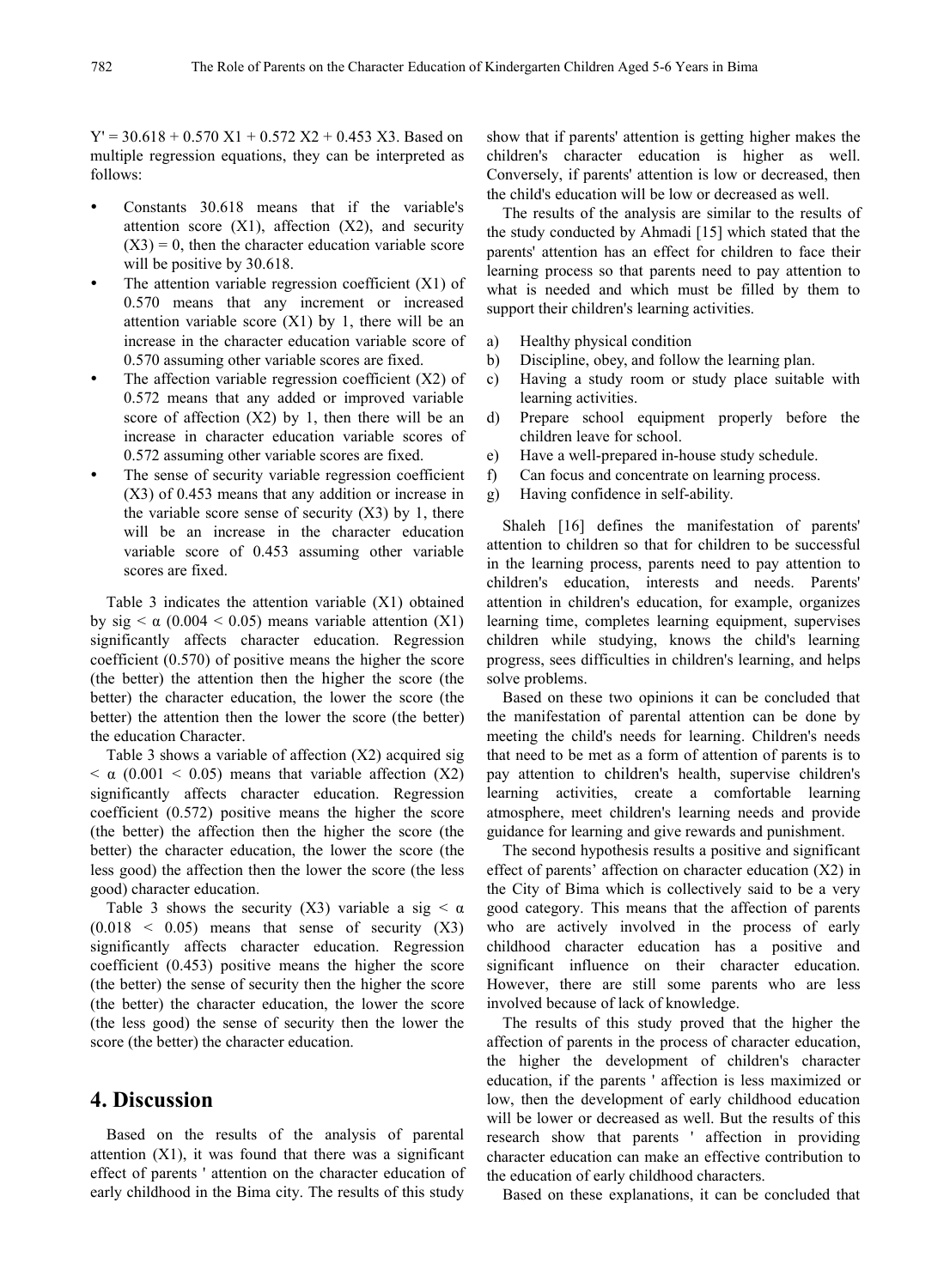parenting towards early childhood can make a positive or significant contribution to the character education of early childhood in the City of Bima.

Morrison [17] states that safety and security play an important role in the lives of early childhood, creating a safe classroom and school environment where children will feel safe going through their routine. Security is a dimension in relationships that develops because repeated interactions show a sense of preparedness, sensitivity, and responsiveness. Lestari [20] explains the sense of security in the playing environment and others would encourage children to dare to explore which would be beneficial for the development of competencies.

Unlike the above opinion, Nolte and Harris [21] explain that children develop themselves gradually over many years, because parents give children the opportunity to test their skills and abilities. In order for children to grow with a sense of security, parents must give children enough time and space to experiment, learn for themselves, or even fail, but are ready to give them support, guide, and shape the child throughout their journey.

Noor [5] said that the role of parents in children's education is to provide basic education, attitudes, and basic skills, such as religious education, ethics, courtesy, aesthetics, compassion, security, and teach behavioral values in accordance with taught in school. This is in line with Ikhsanudin & Hidayati [22] which says that the role of parents is one way to provide basic education, attitudes and character, and basic skills such as religious education, ethics, manners, aesthetics, love, safety, security, the basics of obeying regulations, and fostering good habits and discipline. In a family environment, a boy can know the values and norms of life. A person's behavior in a community is a reflection of his family

According to Baharuddin [6] parents have an important role in the family, that is to educate and nurture their children in order to make them become an individual who has good character, personality, intelligent, and skilled so they are able to carry out their duties in the future and tot be a burden to others.

Parents play an important role in instilling the basic foundation to children in various aspects of the world and the here after. Family is the first school in learning where the parents are the teachers or role model in charge of educating and guiding the child. Dwiningrum [23] said that parents have involvement in education which has positive effect in increasing student motivation. Parents have an important role in the education of their children.  $[6]$ 

The results of the assessment, whether the outcome of learning or knowing the relationship between variables, will help design the right learning to be applied in learning [24,25]. The results of a descriptive analysis of the effect of parents' attention, parents' affection and a sense of security on the character education of early childhood in Bima shows that it is classified very well. It

is supported by the results of third hypothesis test which found out that there was a positive and significant effect between the parents' attention, affection and a sense of security in the process of character education in children aged 5-6 years. Besides this is also evidenced by the contribution of parents' attention, affection and a sense of security to the character education of early childhood which is 38.2%. After being tested together, it also has a significant effect. The test was continued by carrying out the a partial influence on character education.

## **5. Conclusions**

Based on the results of research and discussion on the role of parents on character education in Bima City above, it can be concluded that (1) there is a significant effect of parents' attention, parents' affection and security on the education of early childhood characters; (2) There is a significant effect of parents' attention on the education of early childhood characters; (3) There is a significant effect of the parents' affection on the education of early childhood characters; and  $(4)$  there is a significant effect of the security given by parent on early childhood education.

## **REFERENCES**

- [1] Sofyan, H., & Anggereini, E. (2019). Developing the reference books of center, area and group learning models based on environment and thematic in early childhood education *Universal Journal of Educational Research, 7*(10), 2208-2213. doi: 10.13189/ujer.2019.071019.
- [2] Sofyan, H., Anggereini, E., & Saadiah, J. (2019). Development of E-modules based on local wisdom in central learning model at kindergartens in jambi city. *European Journal of Educational Research, 8*(4), 1137-1143. doi: 10.12973/eu-jer.8.4.1139
- [3] Lickona, T.: 'Pendidikan Karakter: Panduan lengkap mendidik siswa menjadi pintar dan baik' (Nusa Media, 2013. 2013)
- [4] Jamal, Z.I.D.L., and Idris, H.Z.: 'Pengantar pendidikan' (Grasindo, 2011. 2011)
- [5] Noor, R.M.: 'Mengembangkan karakter anak secara efektif di sekolah dan di rumah' (Pustaka Insani Madani, 2012. 2012)
- [6] Baharuddin, H.: 'Pendidikan dan Psikologi Perkembangan' (Ar-Ruzz Media, 2014. 2014)
- [7] Fadlillah, M., and Khorida, L.M.: 'Pendidikan karakter anak usia dini'(Ar-Ruzz Media, 2013. 2013)
- [8] Kurniawan, S.: 'Pendidikan Karakter' (Ar-Ruzz Media, 2013. 2013)
- [9] Olsen, G.W., and Fuller, M.L.: 'Home and school relations: